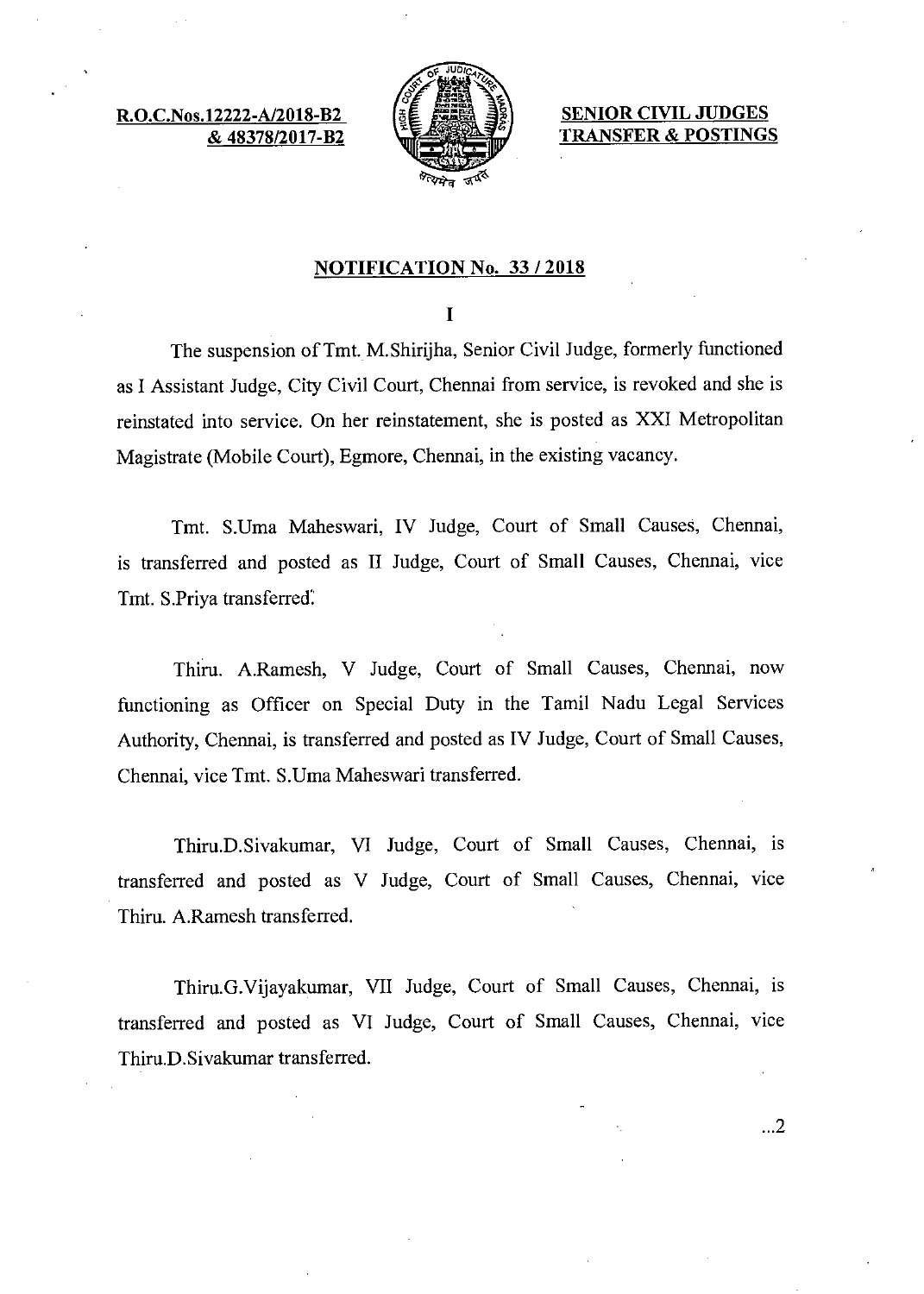Tmt. C.Umamaheswari, IX Judge, Court of Small Causes, Chennai, is transferred and posted as VII Judge, Court of Small Causes, Chennai, vice Thiru. G. Vijayakumar transferred.

Tmt. S.Priya, II Judge, Court of Small Causes, Chennai, is transferred and posted as IX Judge, Court of Small Causes, Chennai, vice Tmt. C.Umamaheswari transferred.

# **HIGH COURT, MADRAS.** ost 8

**DATED: 23.02.2018. REGISTRAR GENERAL** 

#### To

1. Tmt. M.Shirijha, formerly functioned as I Assistant Judge, City Civil Court, Chennai. (now under suspension).

Now residing at C 4/3 Judges Quarters, Saidapet, Chennai — 600 015.

- 2. The Officers concerned.
- 3. The Offices of the Officers concerned.
- 4. The XXI Metropolitan Magistrate (Mobile Court), Egmore, Chennai
- 5. The Chief Judge, Court of Small Causes, Chennai
- 6. The Principal Judge, City Civil Court, Chennai.
- 7. The Member Secretary, Tamil Nadu State Legal Services Authority, Chennai.
- 8. The Chief Metropolitan Magistrate, Egmore, Chennai.
- 9. The Senior Accounts Officer (GAD-IV), 0/o the Principal Accountant General (A & E), Chennai-18.

10.The Pay and Accounts Officer, High Court Building, Chennai — 104.

## **Copy to:**

- 1. The Chief Secretary to Government, Secretariat, Chennai-9.
- 2. The Secretary to Government, Home / Public / Labour and Employment / Revenue / Law/ Commercial Taxes Department, Secretariat,Chennai-9.
- 3. The Secretary to His Excellency The Governor, Raj Bhavan, Chennai-22.
- 4. The Secretary to the Hon'ble Chief Minister, Secretariat, Chennai-9.
- 5. The Registrar (IT-cum-Statistics), High Court, Madras.
- 6. The Registrar (Judicial), High Court, Madras.
- 7. The Director, Tamil Nadu Mediation and Conciliation Centre, High Court, Madras.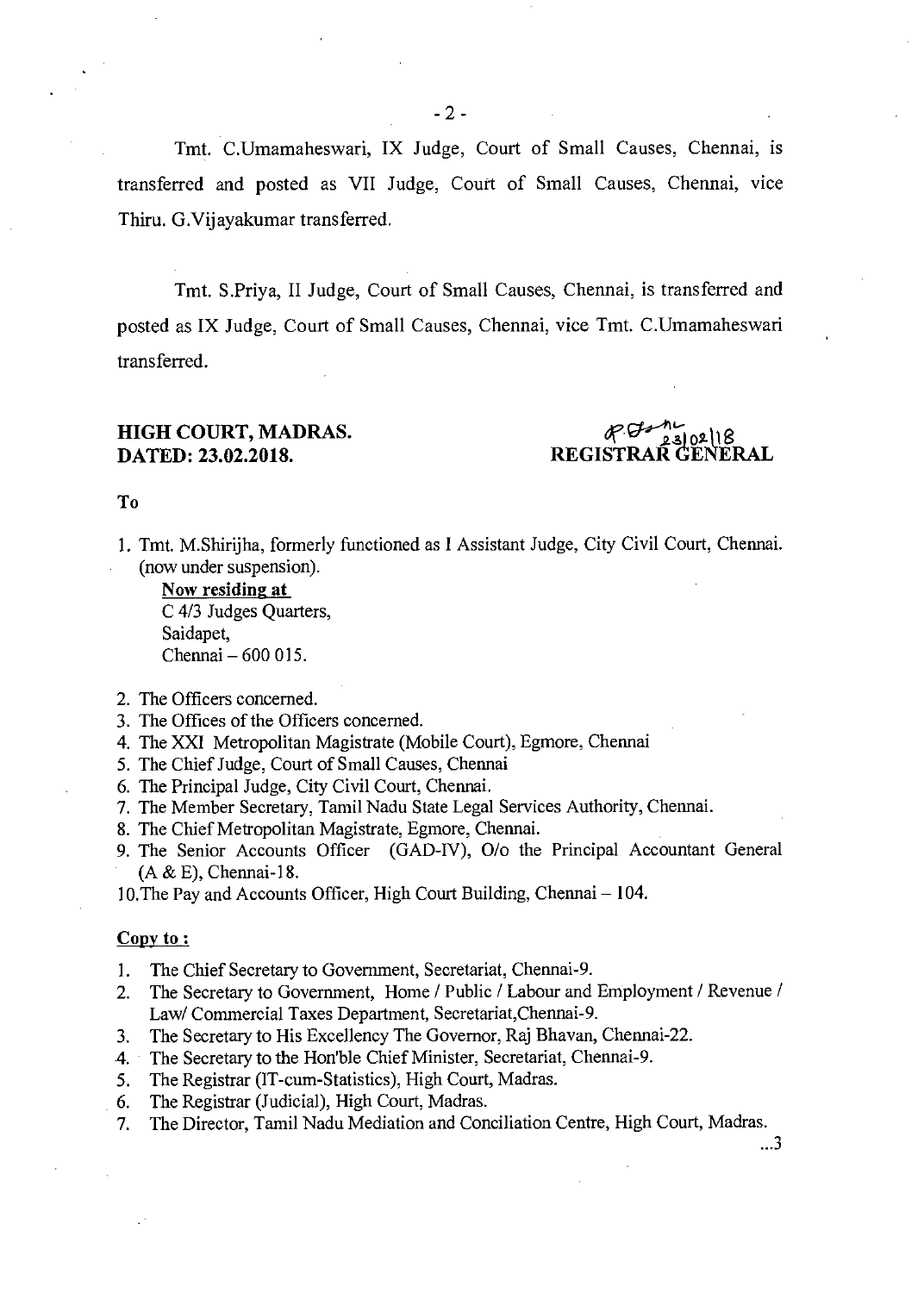- 8. The Registrar (Vigilance), High Court, Madras. (12 copies)
- 9. The Registrar (Management), High Court, Madras.
- 10. The Registrar (Special Cell), High Court, Madras.
- 11. The Registrar-cum-Private Secretary to the Hon'ble The Chief Justice, High Court, Madras.
- 12. The Registrar (District Judiciary), High Court, Madras.
- 13. The Additional Registrar-I (Vigilance), High Court, Madras.
- 14. The Registrar (Administration), High Court, Madras.
- 15. The Registrar -cum-Special Officer (Liaisoning), High Court, Madras.
- 16. The Registrar (Recruitment), High Court, Madras.
- 17. The Official Assignee, High Court, Madras.
- 18. The Additional Registrar General, Madurai Bench of Madras High Court, Madurai.
- 19. The Additional Registrar -II (Vigilance), Madurai Bench of Madras High Court, Madurai.
- 20. The Registrar (Judicial), Madurai Bench of Madras High Court, Madurai.
- 21. The Registrar (Administration), Madurai Bench of Madras High Court, Madurai.
- 22. The Additional Registrar (IT & Statistics), Madurai Bench of Madras High Court, Madurai.
- 23. The Director, Tamil Nadu State Judicial Academy, No.30 (95), P.S.K.R.Salai (Greenways Road), R.A.Puram, Chennai-28.
- 24. The Deputy Director, Tamil Nadu State Judicial Academy, Regional Centres, Coimbatore.
- 25. The Deputy Director, Tamil Nadu State Judicial Academy, Regional Centres, Madurai.
- 26. The Secretary, High Court Legal Services Committee, Chennai.
- 27. The Secretary, Tamil Nadu Judicial Officers Association, Chennai.
- 28. The Chief Accounts Officer, High Court, Madras.
- 29. The Assistant Registrar, Admn.I / Admn.II / Per.Admn. / A.S.• / Rules / Computer / Pondicherry, High Court, Madras.
- 30. The Section Officer, 'C' / Computer / 'Cl'/ 'D' / 'F' / 'G' / Budget / 'B5' / Library / Stationery / Legal Cell / Computer (Server Room), High Court, Madras.
- 31. The Section Officer, "B" Section, Madurai Bench of Madras High Court, Madurai.
- 32. The Technical Director, NIC, High Court, Madras.
- 33. The Record Keeper, A.D. Records, High Court, Madras.

+ Spare 5.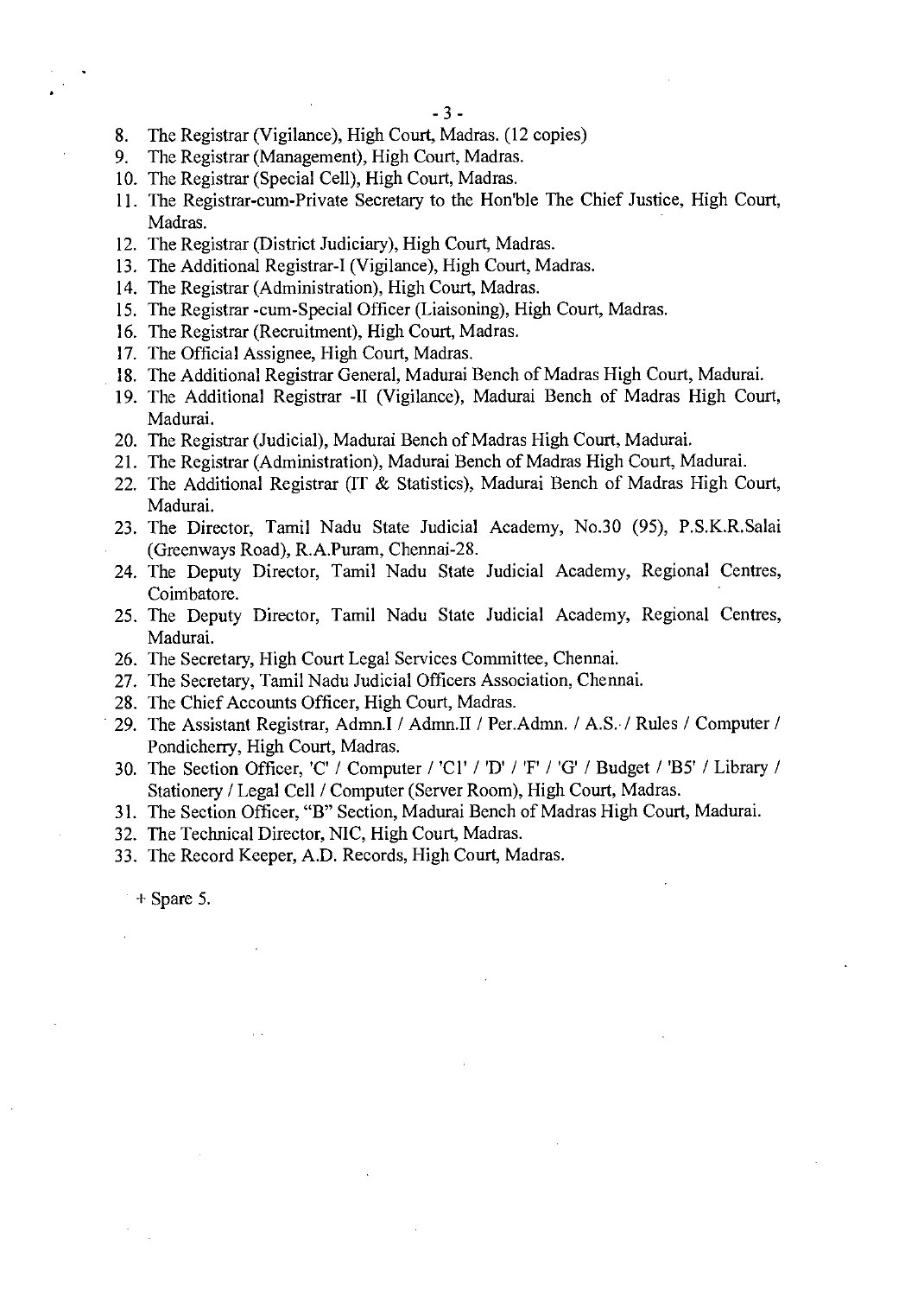## R.O.C.Nos.12222-A/2018-B2 & 48378/2017-B2



#### OFFICIAL MEMORANDUM

Sub: Courts and Judges — Senior Civil Judges — Transfer and postings - Notification issued - Joining instructions — Issued.

Ref: High Court's Notification No. 33 / 2018, dated: 23.02.2018.

 $\mathbf{I}$ 

Tmt. M.Shirijha, Senior Civil Judge, formerly functioned as I Assistant Judge, City Civil Court, Chennai, now under suspension, whose suspension has been revoked and who has been reinstated into service and posted as XXI Metropolitan Magistrate (Mobile Court), Egmore, Chennai in the High Court's Notification cited above, is required to take charge of the post of XXI Metropolitan Magistrate (Mobile Court), Egmore, Chennai, immediately.

After taking charge of the post of XXI Metropolitan Magistrate (Mobile Court), Egmore, Chennai, Tmt. M.Shirijha, is required to hand over charge of the said post to the XXII Metropolitan Magistrate (Mobile Court), Egmore, Chennai, immediately and report to the Member Secretary, Tamil Nadu State Legal Services Authority, Chennai immediately on the same day, to function as Officer on Special Duty in the Tamil Nadu State Legal Services Authority, Chennai, until further orders.

Since the said Officer is deputed to the Tamil Nadu State Legal Services Authority, only to function as Officer on Special Duty in the Tamil Nadu State Legal Services Authority, she is to continue to draw his pay and allowances etc., as XXI Metropolitan Magistrate (Mobile Court), Egmore, Chennai.

The XXII Metropolitan Magistrate (Mobile Court), Egmore, Chennai, is required to hold full additional charge of the post of XXI Metropolitan Magistrate (Mobile Court), Egmore, Chennai, until further orders.

 $\ldots$ <sup>2</sup>